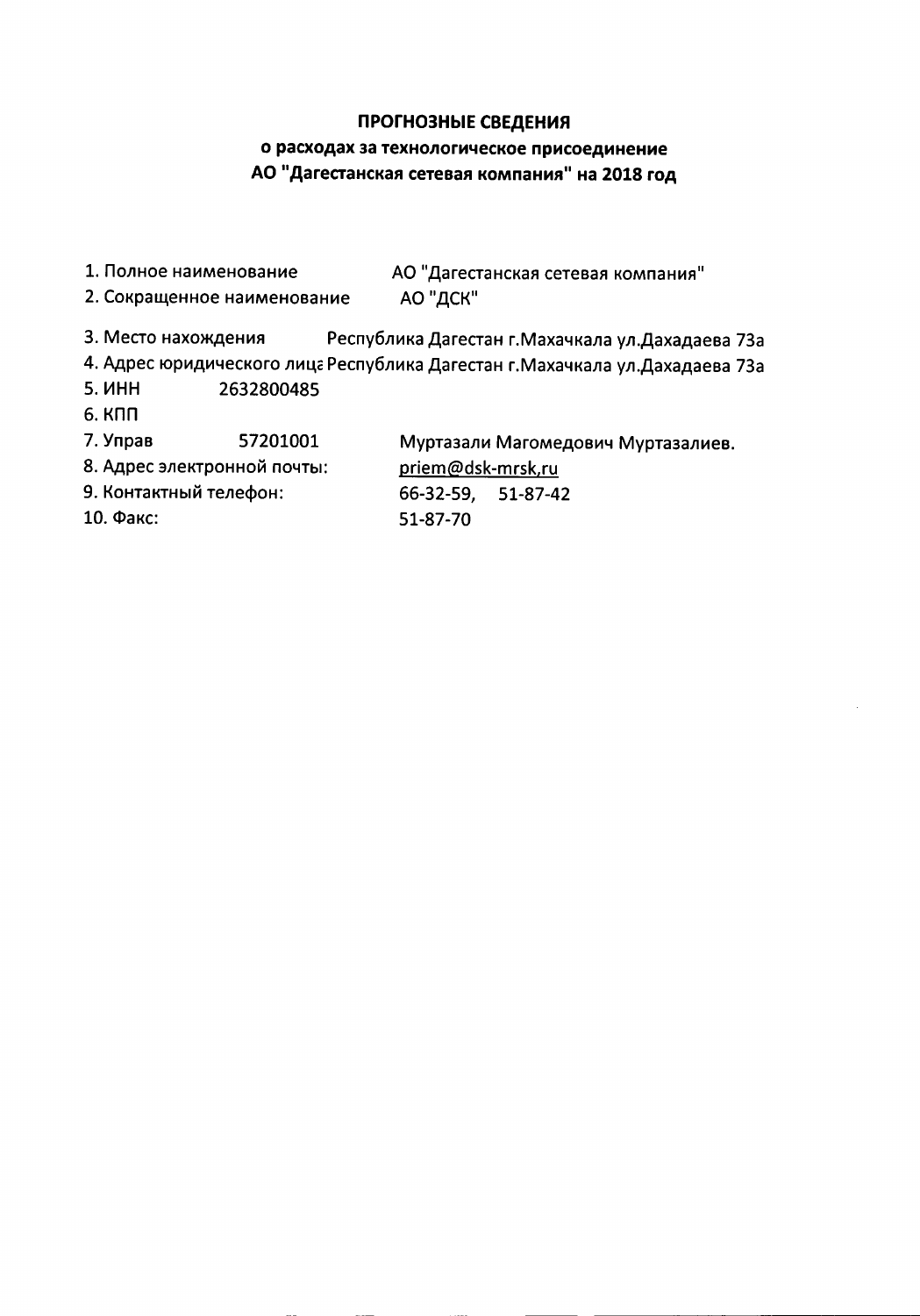#### СТАНДАРТИЗИРОВАННЫЕ ТАРИФНЫЕ СТАВКИ для расчета платы за технологическое присоединение

#### к территориальным распределительным сетям на уровне

. . . .<br>до 15 кВт АО "Дагестанская сетевая компания"

на 2018 год

| Наименование стандартизированных тарифных ставок |                                                                                                                                                                                                                                                  | Единица                | Стандартизированные<br>тарифные ставки |              |  |
|--------------------------------------------------|--------------------------------------------------------------------------------------------------------------------------------------------------------------------------------------------------------------------------------------------------|------------------------|----------------------------------------|--------------|--|
|                                                  |                                                                                                                                                                                                                                                  | измерения              | по постоянной                          | по временной |  |
| C1                                               | Стандартизированная тарифная ставка на покрытие                                                                                                                                                                                                  | рублей/кВт             | схеме                                  | схеме        |  |
|                                                  | расходов на технологическое присоединение<br>энергопринимающих устройств потребителей<br>электрической энергии, объектов электросетевого<br>хозяйства, принадлежащих сетевым организациям и                                                      |                        |                                        |              |  |
|                                                  | иным лицам, по мероприятиям, указанным в пункте<br>16 методических указаний по определению размера<br>платы за технологическое присоединение к<br>электрическим сетям, утвержденных Федеральной<br>службой по тарифам, за исключением подпунктов |                        | 954,32                                 |              |  |
|                                                  | "6" и "в" пункта 16, в расчете на 1 кВт максимальной<br>мошности                                                                                                                                                                                 |                        |                                        |              |  |
| C1.1                                             | Стандартизированная тарифная ставка на покрытие                                                                                                                                                                                                  | рублей/кВт             |                                        |              |  |
|                                                  | расходов на подготовку и выдачу сетевой<br>организацией технических условий заявителю                                                                                                                                                            |                        | 247,81                                 |              |  |
| C1.2                                             | Стандартизированная тарифная ставка на покрытие                                                                                                                                                                                                  | рублей/кВт             |                                        |              |  |
|                                                  | расходов на проверку сетевой организацией<br>выполнения заявителем технических условий                                                                                                                                                           |                        | 181,93                                 |              |  |
| C1.3                                             | Стандартизированная тарифная ставка на покрытие                                                                                                                                                                                                  | рублей/кВт             |                                        |              |  |
|                                                  | расходов на участие сетевой организации в осмотре                                                                                                                                                                                                |                        |                                        |              |  |
|                                                  | должностным лицом органа федерального                                                                                                                                                                                                            |                        | 0,00                                   |              |  |
|                                                  | государственного энергетического надзора<br>присоединяемых устройств заявителя                                                                                                                                                                   |                        |                                        |              |  |
| C1.4                                             | Стандартизированная тарифная ставка на покрытие                                                                                                                                                                                                  | рублей/кВт             |                                        |              |  |
|                                                  | расходов на осуществление сетевой организацией                                                                                                                                                                                                   |                        |                                        |              |  |
|                                                  | фактического присоединения объектов заявителя к                                                                                                                                                                                                  |                        | 524,58                                 |              |  |
|                                                  | электрическим сетям и включение коммутационного<br>аппарата (фиксация коммутационного аппарата в                                                                                                                                                 |                        |                                        |              |  |
|                                                  | положении "включено")                                                                                                                                                                                                                            |                        |                                        |              |  |
|                                                  |                                                                                                                                                                                                                                                  |                        |                                        |              |  |
| C2                                               |                                                                                                                                                                                                                                                  | рублей/км              |                                        |              |  |
|                                                  | Стандартизированная тарифная ставка на покрытие                                                                                                                                                                                                  |                        |                                        |              |  |
|                                                  | расходов сетевой организации на строительство<br>воздушных линий электропередачи на і-м уровне                                                                                                                                                   |                        |                                        |              |  |
|                                                  | напряжения согласно приложению N 1 к                                                                                                                                                                                                             |                        |                                        |              |  |
|                                                  | методическим указаниям по определению размера                                                                                                                                                                                                    |                        |                                        |              |  |
|                                                  | платы за технологическое присоединение к                                                                                                                                                                                                         |                        |                                        |              |  |
|                                                  | электрическим сетям, үтвержденным Федеральной                                                                                                                                                                                                    |                        |                                        |              |  |
|                                                  | службой по тарифам, в расчете на 1 км линий                                                                                                                                                                                                      |                        |                                        |              |  |
|                                                  | электропередачи                                                                                                                                                                                                                                  |                        |                                        |              |  |
|                                                  | на уровне напряжения 0,4<br>на уровне напряжения 6-10                                                                                                                                                                                            | рублей/км<br>рублей/км |                                        |              |  |
| CЗ                                               |                                                                                                                                                                                                                                                  | рублей/км              |                                        |              |  |
|                                                  | Стандартизированная тарифная ставка на покрытие                                                                                                                                                                                                  |                        |                                        |              |  |
|                                                  | расходов сетевой организации на строительство                                                                                                                                                                                                    |                        |                                        |              |  |
|                                                  | кабельных линий электропередачи на i-м уровне<br>напряжения согласно приложению N 1 к                                                                                                                                                            |                        |                                        |              |  |
|                                                  | методическим указаниям по определению размера                                                                                                                                                                                                    |                        |                                        |              |  |
|                                                  | платы за технологическое присоединение к                                                                                                                                                                                                         |                        |                                        |              |  |
|                                                  | электрическим сетям, утвержденным Федеральной                                                                                                                                                                                                    |                        |                                        |              |  |
|                                                  | службой по тарифам, в расчете на 1 км линий                                                                                                                                                                                                      |                        |                                        |              |  |
|                                                  | электропередачи<br>на уровне напряжения 0,4                                                                                                                                                                                                      | рублей/км              |                                        |              |  |
|                                                  | на уровне напряжения 6-10                                                                                                                                                                                                                        | рублей/км              |                                        |              |  |
| C4                                               | Стандартизированная тарифная ставка на покрытие                                                                                                                                                                                                  | рублей/кВт             |                                        |              |  |
|                                                  | расходов сетевой организации на строительство                                                                                                                                                                                                    |                        |                                        |              |  |
|                                                  | подстанций согласно приложению N 1 к<br>методическим указаниям по определению размера                                                                                                                                                            |                        |                                        |              |  |
|                                                  | платы за технологическое присоединение к                                                                                                                                                                                                         |                        |                                        |              |  |
|                                                  | электрическим сетям, утвержденным Федеральной                                                                                                                                                                                                    |                        |                                        |              |  |
|                                                  | службой по тарифам, на і-м уровне напряжения                                                                                                                                                                                                     |                        |                                        |              |  |
|                                                  |                                                                                                                                                                                                                                                  |                        |                                        |              |  |
|                                                  | на уровне напряжения 0,4                                                                                                                                                                                                                         | рублей/кВт             |                                        |              |  |
|                                                  | на уровне напряжения 6-10                                                                                                                                                                                                                        | рублей/кВт             |                                        |              |  |

Ставки платы, и за технологическое присоединение к электрическим сетям дифференцируются по виду используемого материала, способу выполнения работ, категориям потребителей, уровням напряжения и (или) объему присоединяемой максимальной мощности.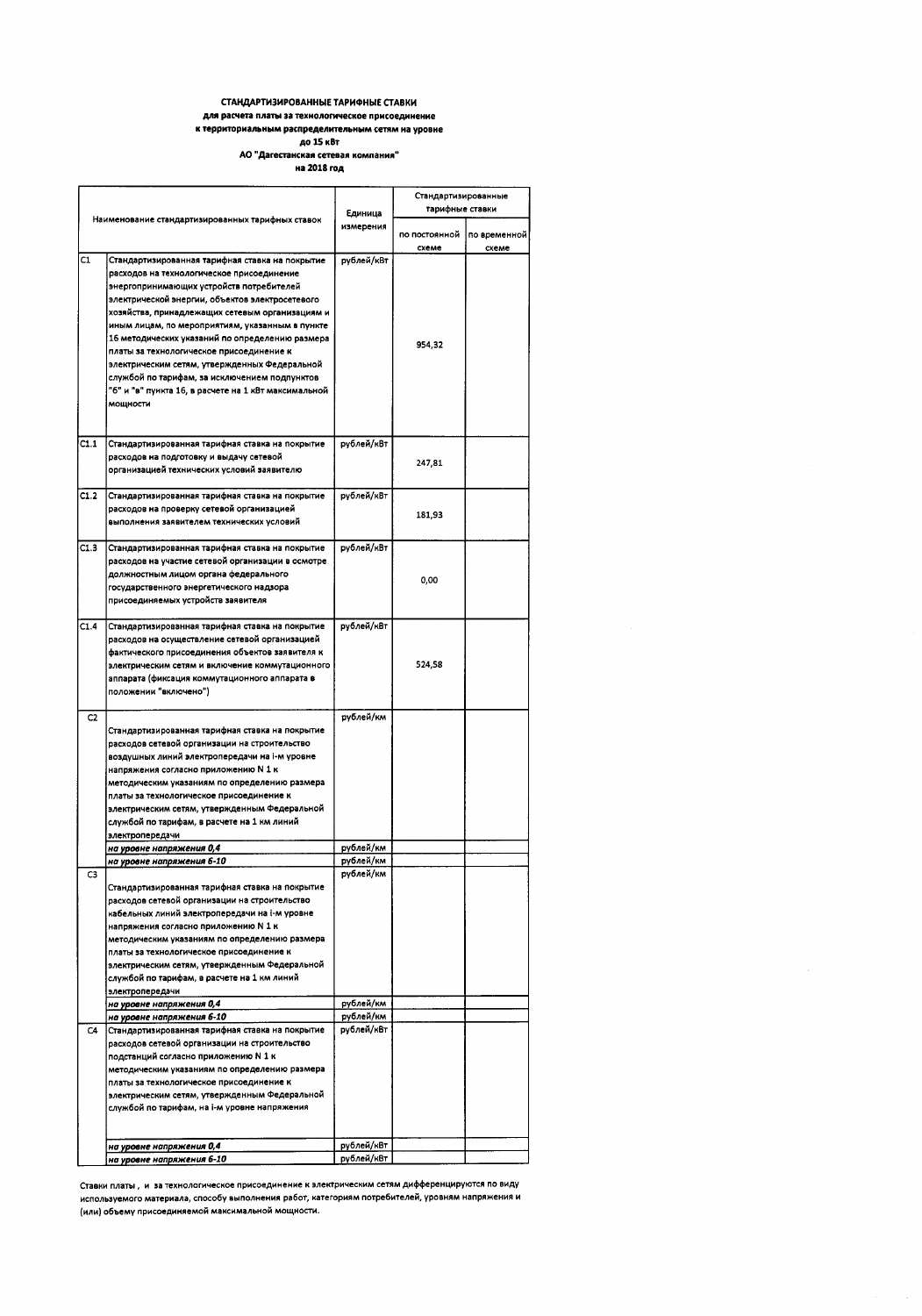#### СТАНДАРТИЗИРОВАННЫЕ ТАРИФНЫЕ СТАВКИ для расчета платы за технологическое присоединение к территориальным распределительным сетям на уровне от 15 до 150 кВт

АО "Дагестанская сетевая компания"

на 2018 год

|      |                                                                                                                                                                                                                                                                                                                                                                                                                                                                                                                                                                        |                                     |                                       | Стандартизированные<br>тарифные ставки |  |  |
|------|------------------------------------------------------------------------------------------------------------------------------------------------------------------------------------------------------------------------------------------------------------------------------------------------------------------------------------------------------------------------------------------------------------------------------------------------------------------------------------------------------------------------------------------------------------------------|-------------------------------------|---------------------------------------|----------------------------------------|--|--|
|      | Наименование стандартизированных тарифных ставок                                                                                                                                                                                                                                                                                                                                                                                                                                                                                                                       | Единица измерения                   | $\overline{p}$<br>постоянной<br>схеме | по временной<br>схеме                  |  |  |
| C1   | Стандартизированная тарифная ставка на покрытие<br>расходов на технологическое присоединение<br>энергопринимающих устройств потребителей<br>электрической энергии, объектов электросетевого<br>хозяйства, принадлежащих сетевым организациям и<br>иным лицам, по мероприятиям, указанным в пункте<br>16 методических указаний по определению размера<br>платы за технологическое присоединение к<br>электрическим сетям, утвержденных Федеральной<br>службой по тарифам, за исключением подпунктов<br>"б" и "в" пункта 16, в расчете на 1 кВт максимальной<br>мощности | рублей/кВт                          | 122,69                                |                                        |  |  |
| C1.1 | Стандартизированная тарифная ставка на покрытие<br>расходов на подготовку и выдачу сетевой<br>организацией технических условий заявителю                                                                                                                                                                                                                                                                                                                                                                                                                               | рублей/кВт                          | 55,25                                 |                                        |  |  |
| C1.2 | Стандартизированная тарифная ставка на покрытие<br>расходов на проверку сетевой организацией<br>выполнения заявителем технических условий                                                                                                                                                                                                                                                                                                                                                                                                                              | рублей/кВт                          | 39,24                                 |                                        |  |  |
| C1.3 | Стандартизированная тарифная ставка на покрытие<br>расходов на участие сетевой организации в осмотре<br>должностным лицом органа федерального<br>государственного энергетического надзора<br>присоединяемых устройств заявителя                                                                                                                                                                                                                                                                                                                                        | рублей/кВт                          |                                       |                                        |  |  |
| C1.4 | Стандартизированная тарифная ставка на покрытие<br>расходов на осуществление сетевой организацией<br>фактического присоединения объектов заявителя к<br>электрическим сетям и включение коммутационного<br>аппарата (фиксация коммутационного аппарата в<br>положении "включено")                                                                                                                                                                                                                                                                                      | рублей/кВт                          | 28,20                                 |                                        |  |  |
| C2   | Стандартизированная тарифная ставка на покрытие<br>расходов сетевой организации на строительство<br>воздушных линий электропередачи на i-м уровне<br>напряжения согласно приложению N 1 к<br>методическим указаниям по определению размера<br>платы за технологическое присоединение к<br>электрическим сетям, утвержденным Федеральной<br>службой по тарифам, в расчете на 1 км линий<br>электропередачи<br>на уровне напряжения 0,4<br>на уровне напряжения 6-10                                                                                                     | рублей/км<br>рублей/км<br>рублей/км |                                       |                                        |  |  |
| C3   | Стандартизированная тарифная ставка на покрытие<br>расходов сетевой организации на строительство<br>кабельных линий электропередачи на i-м уровне<br>напряжения согласно приложению N 1 к<br>методическим указаниям по определению размера<br>платы за технологическое присоединение к<br>электрическим сетям, утвержденным Федеральной<br>службой по тарифам, в расчете на 1 км линий<br>электропередачи<br>на уровне напряжения 0,4<br>на уровне напряжения 6-10                                                                                                     | рублей/км<br>рублей/км<br>рублей/км |                                       |                                        |  |  |
| C4   | Стандартизированная тарифная ставка на покрытие<br>расходов сетевой организации на строительство<br>подстанций согласно приложению N 1 к<br>методическим указаниям по определению размера<br>платы за технологическое присоединение к<br>электрическим сетям, утвержденным Федеральной<br>службой по тарифам, на і-м уровне напряжения                                                                                                                                                                                                                                 | рублей/кВт                          |                                       |                                        |  |  |
|      | на уровне напряжения 0,4<br>на уровне напряжения 6-10                                                                                                                                                                                                                                                                                                                                                                                                                                                                                                                  | рублей/кВт<br>рублей/кВт            |                                       |                                        |  |  |

Ставки платы, и за технологическое присоединение к электрическим сетям дифференцируются по виду используемого материала, способу выполнения работ, категориям потребителей, уровням напряжения и (или) объему присоединяемой максимальной мощности.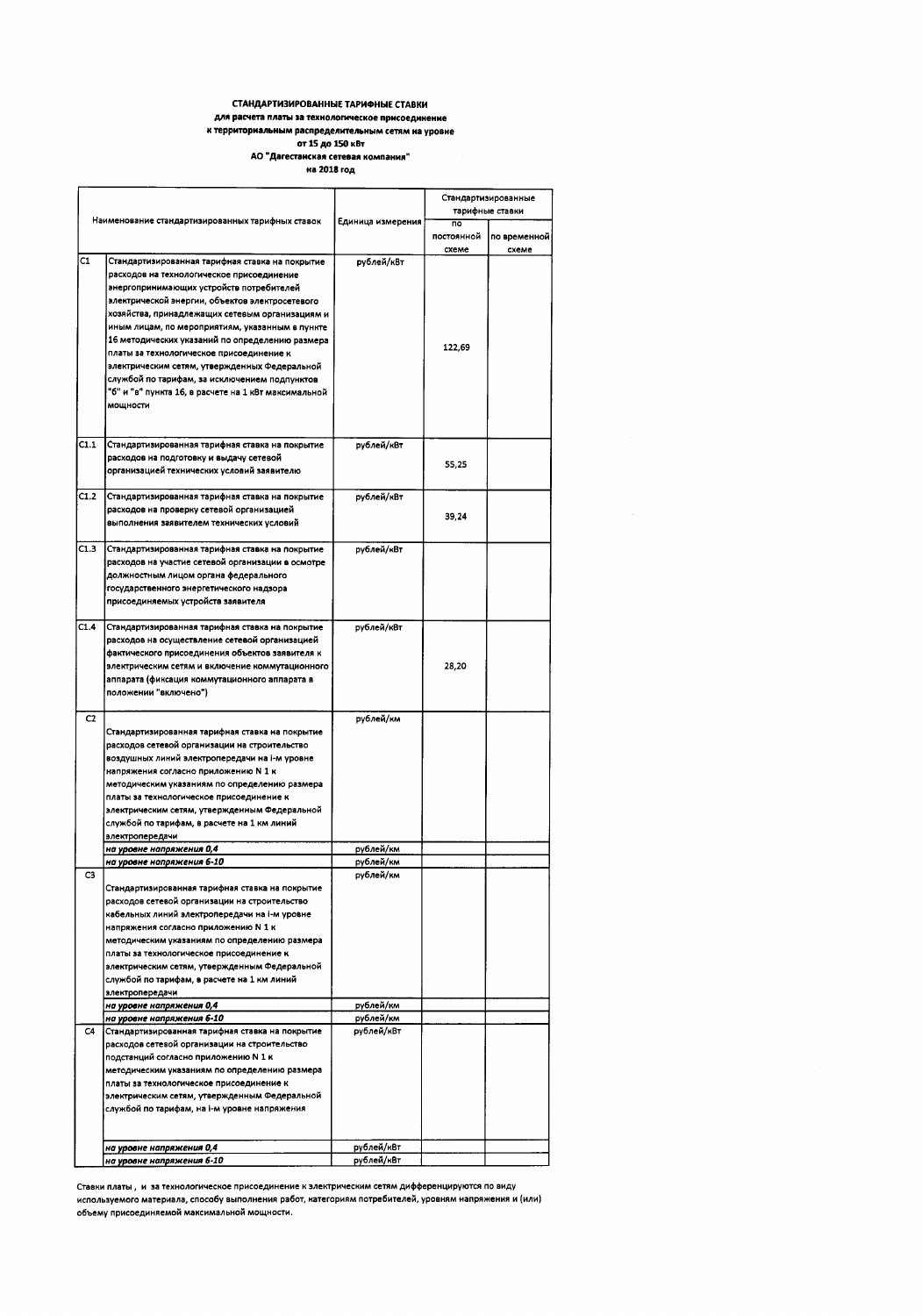#### СТАНДАРТИЗИРОВАННЫЕ ТАРИФНЫЕ СТАВКИ для расчета платы за технологическое присоедине us к территориальным распределительным сетям на уровне

## от 150 до 670 кВт до стали до стали.<br>АО "Дагестанская сетевая компания"<br>на 2018 год

|      |                                                                                                                                          |                         | Стандартизированные<br>тарифные ставки |              |  |
|------|------------------------------------------------------------------------------------------------------------------------------------------|-------------------------|----------------------------------------|--------------|--|
|      | Наименование стандартизированных тарифных ставок                                                                                         | Единица измерения       | $\overline{10}$                        |              |  |
|      |                                                                                                                                          |                         | постоянной                             | по временной |  |
|      |                                                                                                                                          |                         | схеме                                  | схеме        |  |
| C1   | Стандартизированная тарифная ставка на покрытие<br>расходов на технологическое присоединение<br>энергопринимающих устройств потребителей | рублей/кВт              |                                        |              |  |
|      | электрической энергии, объектов электросетевого                                                                                          |                         |                                        |              |  |
|      | хозяйства, принадлежащих сетевым организациям и<br>иным лицам, по мероприятиям, указанным в пункте                                       |                         |                                        |              |  |
|      | 16 методических указаний по определению размера                                                                                          |                         | 35.03                                  |              |  |
|      | платы за технологическое присоединение к                                                                                                 |                         |                                        |              |  |
|      | электрическим сетям, утвержденных Федеральной                                                                                            |                         |                                        |              |  |
|      | службой по тарифам, за исключением подпунктов<br>"б" и "в" пункта 16, в расчете на 1 кВт максимальной                                    |                         |                                        |              |  |
|      | мощности                                                                                                                                 |                         |                                        |              |  |
|      |                                                                                                                                          |                         |                                        |              |  |
| C1.1 | Стандартизированная тарифная ставка на покрытие                                                                                          | рублей/кВт              |                                        |              |  |
|      | расходов на подготовку и выдачу сетевой                                                                                                  |                         |                                        |              |  |
|      | организацией технических условий заявителю                                                                                               |                         | 17,95                                  |              |  |
|      |                                                                                                                                          |                         |                                        |              |  |
| C1.2 | Стандартизированная тарифная ставка на покрытие<br>расходов на проверку сетевой организацией                                             | рублей/кВт              |                                        |              |  |
|      | выполнения заявителем технических условий                                                                                                |                         | 9,44                                   |              |  |
|      |                                                                                                                                          |                         |                                        |              |  |
| C1.3 | Стандартизированная тарифная ставка на покрытие<br>расходов на участие сетевой организации в осмотре                                     | рублей/кВт              |                                        |              |  |
|      | должностным лицом органа федерального                                                                                                    |                         |                                        |              |  |
|      | государственного энергетического надзора                                                                                                 |                         | 0,00                                   |              |  |
|      | присоединяемых устройств заявителя                                                                                                       |                         |                                        |              |  |
| C1.4 | Стандартизированная тарифная ставка на покрытие                                                                                          | рублей/кВт              |                                        |              |  |
|      | расходов на осуществление сетевой организацией                                                                                           |                         |                                        |              |  |
|      | фактического присоединения объектов заявителя к                                                                                          |                         |                                        |              |  |
|      | электрическим сетям и включение коммутационного                                                                                          |                         | 7,63                                   |              |  |
|      | аппарата (фиксация коммутационного аппарата в<br>положении "включено")                                                                   |                         |                                        |              |  |
|      |                                                                                                                                          |                         |                                        |              |  |
| C2   | Стандартизированная тарифная ставка на покрытие                                                                                          | рублей/км               |                                        |              |  |
|      | расходов сетевой организации на строительство                                                                                            |                         |                                        |              |  |
|      | воздушных линий электропередачи на i-м уровне                                                                                            |                         |                                        |              |  |
|      | напряжения согласно приложению N 1 к                                                                                                     |                         |                                        |              |  |
|      | методическим указаниям по определению размера<br>платы за технологическое присоединение к                                                |                         |                                        |              |  |
|      | электрическим сетям, утвержденным Федеральной                                                                                            |                         |                                        |              |  |
|      | службой по тарифам, в расчете на 1 км линий                                                                                              |                         |                                        |              |  |
|      | электропередачи                                                                                                                          |                         |                                        |              |  |
|      | на уровне напряжения 0,4<br>на уровне напряжения 6-10                                                                                    | рублей/км<br>рублей/км  |                                        |              |  |
| C3   |                                                                                                                                          | рублей/км               |                                        |              |  |
|      | Стандартизированная тарифная ставка на покрытие                                                                                          |                         |                                        |              |  |
|      | расходов сетевой организации на строительство                                                                                            |                         |                                        |              |  |
|      | кабельных линий электропередачи на i-м уровне<br>напряжения согласно приложению N 1 к                                                    |                         |                                        |              |  |
|      | методическим указаниям по определению размера                                                                                            |                         |                                        |              |  |
|      | платы за технологическое присоединение к                                                                                                 |                         |                                        |              |  |
|      | электрическим сетям, утвержденным Федеральной<br>службой по тарифам, в расчете на 1 км линий                                             |                         |                                        |              |  |
|      | электропередачи                                                                                                                          |                         |                                        |              |  |
|      | на уровне напряжения 0,4                                                                                                                 | рублей/км               |                                        |              |  |
| C4   | на уровне напряжения 6-10<br>Стандартизированная тарифная ставка на покрытие                                                             | рублей/км<br>рублей/кВт |                                        |              |  |
|      | расходов сетевой организации на строительство                                                                                            |                         |                                        |              |  |
|      | подстанций согласно приложению N 1 к                                                                                                     |                         |                                        |              |  |
|      | методическим указаниям по определению размера                                                                                            |                         |                                        |              |  |
|      | платы за технологическое присоединение к<br>электрическим сетям, утвержденным Федеральной                                                |                         |                                        |              |  |
|      | службой по тарифам, на і-м уровне напряжения                                                                                             |                         |                                        |              |  |
|      |                                                                                                                                          |                         |                                        |              |  |
|      | на уровне напряжения 0,4                                                                                                                 | рублей/кВт              |                                        |              |  |
|      | на уровне напряжения 6-10                                                                                                                | рублей/кВт              |                                        |              |  |

Ставки платы, и за технологическое присоединение к электрическим сетям дифференцируются по виду используемого материала, способу выполнения работ, категориям потребителей, уровням напряжения и (или) объему присоединяемой максимальной мощности.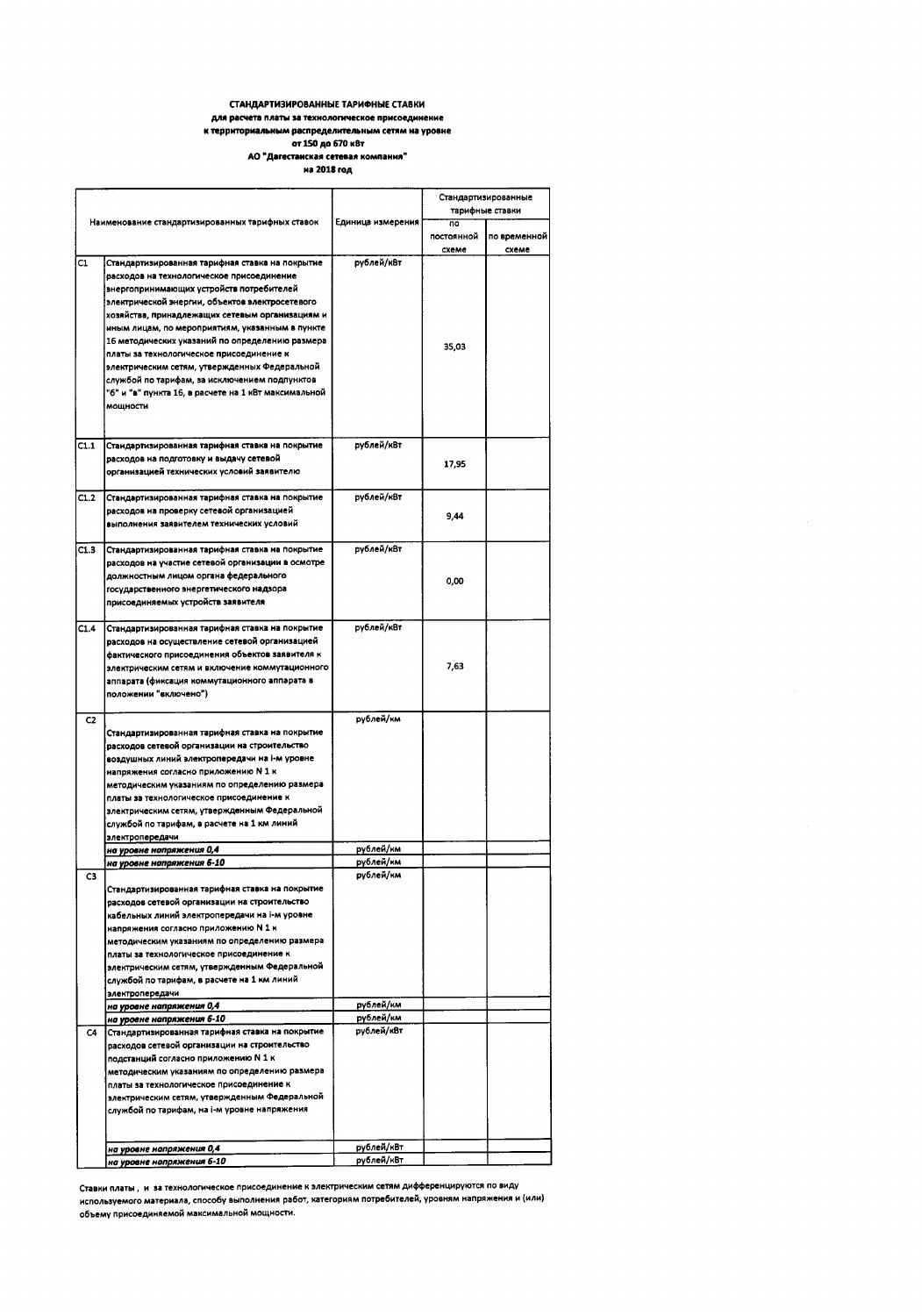## Стоимость мероприятий,

# осуществляемых при технологическом присоединении (руб./кВт) в диапазоне до 15 кВт

| N <sub>2</sub> | Наименование мероприятий                                                                                                                                         |                |                |                         |
|----------------|------------------------------------------------------------------------------------------------------------------------------------------------------------------|----------------|----------------|-------------------------|
| $\Pi/\Pi$      |                                                                                                                                                                  | Разбивка НВВ   | Объем          | Ставки для              |
|                |                                                                                                                                                                  | согласно       | максимальной   | расчета платы           |
|                |                                                                                                                                                                  | приложению 1   | мощности       | по каждому              |
|                |                                                                                                                                                                  | по каждому     | (KBT)          | мероприятию             |
|                |                                                                                                                                                                  | мероприятию    |                | $(py6./\kappa B)$       |
| 1              | $\overline{2}$                                                                                                                                                   | 3              | $\overline{4}$ | 5                       |
| $\mathbf{1}$   | Подготовка и выдача сетевой организацией<br>технических условий Заявителю (ТУ)                                                                                   | 2 961 866      | 11952          | 247,81                  |
| $\overline{2}$ | Разработка сетевой организацией проектной<br>документации по строительству "последней<br>мили"                                                                   | $\mathbf{0}$   | $\bf{0}$       | $\mathbf{0}$            |
| $\overline{3}$ | Выполнение сетевой организацией                                                                                                                                  | X              | $\mathbf{X}$   | $\overline{\mathbf{x}}$ |
| 3.1            | строительство воздушных линий                                                                                                                                    | $\bf{0}$       | 0,00           | #ДЕЛ/0!                 |
| 3.2            | строительство кабельных линий                                                                                                                                    | $\bf{0}$       | 0,00           | #ДЕЛ/0!                 |
| 3.3            | строительство пунктов секционирования                                                                                                                            | $\mathbf{0}$   | 0,00           | 0,00                    |
| 3.4            | строительство комплектных<br>трансформаторных подстанций (КТП),                                                                                                  | $\bf{0}$       | 0,00           | #ДЕЛ/0!                 |
| 3.5            | строительство центров питания, подстанций<br>уровнем напряжения 35 кВ и выше (ПС)                                                                                | $\overline{0}$ | 0,00           | 0,00                    |
| 4              | Проверка сетевой организацией выполнения<br>Заявителем ТУ                                                                                                        | 2 174 527      | 11952          | 181,93                  |
| 5              | Участие сетевой организации в осмотре<br>должностным лицом органа федерального<br>государственного энергетического надзора<br>присоединяемых Устройств Заявителя | $\mathbf 0$    | $\mathbf{0}$   | $\mathbf{0}$            |
| 6              | Фактические действия по присоединению и<br>обеспечению работы Устройств в<br>электрической сети                                                                  | 6 269 977      | 11952          | 524,58                  |

Утверждаю:

Руководитель уполномоченного органа власти в области государственного регулирования тарифов

подпись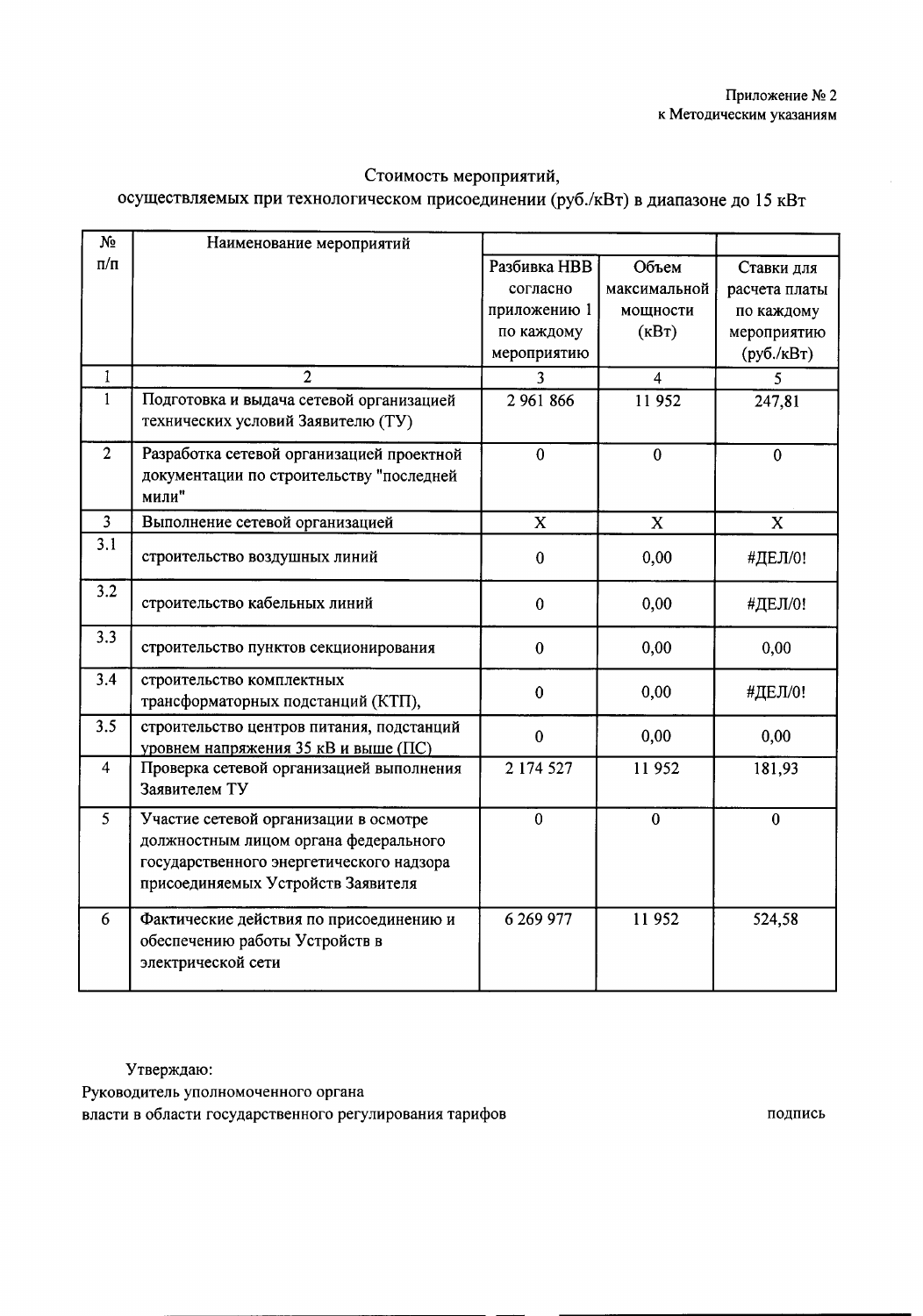### Стоимость мероприятий,

# осуществляемых при технологическом присоединении (руб./кВт) в диапазоне от 15 до 150 кВт

| N <sub>2</sub> | Наименование мероприятий                                                                                                                                         |              |                |                       |
|----------------|------------------------------------------------------------------------------------------------------------------------------------------------------------------|--------------|----------------|-----------------------|
| $\Pi/\Pi$      |                                                                                                                                                                  | Разбивка НВВ | Объем          | Ставки для расчета    |
|                |                                                                                                                                                                  | согласно     | максимальной   | платы по каждому      |
|                |                                                                                                                                                                  | приложению 1 | мощности       | мероприятию           |
|                |                                                                                                                                                                  | по каждому   | (KBT)          | $(py6./\kappa B\tau)$ |
|                |                                                                                                                                                                  | мероприятию  |                |                       |
| $\mathbf{1}$   | $\overline{\mathcal{L}}$                                                                                                                                         | 3            | $\overline{4}$ | $\overline{5}$        |
| $\mathbf{1}$   | Подготовка и выдача сетевой организацией<br>технических условий Заявителю (ТУ)                                                                                   | 290 851      | 5 2 6 4        | 55,25                 |
| $\overline{2}$ | Разработка сетевой организацией проектной<br>документации по строительству "последней<br>мили"                                                                   | $\bf{0}$     | $\bf{0}$       | $\bf{0}$              |
| $\mathbf{3}$   | Выполнение сетевой организацией                                                                                                                                  | $\mathbf X$  | $\mathbf X$    | $\mathbf X$           |
| 3.1            | строительство воздушных линий                                                                                                                                    | $\mathbf{0}$ | 0,00           | #ДЕЛ/0!               |
| 3.2            | строительство кабельных линий                                                                                                                                    |              | 0,00           | #ДЕЛ/0!               |
| 3.3            | строительство пунктов секционирования                                                                                                                            | 0,00         | 0,00           | 0,00                  |
| 3.4            | строительство комплектных<br>трансформаторных подстанций (КТП),                                                                                                  |              | 0,00           | #ДЕЛ/0!               |
| 3.5            | строительство центров питания, подстанций<br>уровнем напряжения 35 кВ и выше (ПС)                                                                                | 0,00         | 0,00           | 0,00                  |
| 4              | Проверка сетевой организацией выполнения<br>Заявителем ТУ                                                                                                        | 206 573      | 5 2 6 4        | 39,24                 |
| 5              | Участие сетевой организации в осмотре<br>должностным лицом органа федерального<br>государственного энергетического надзора<br>присоединяемых Устройств Заявителя | 0            | $\pmb{0}$      | $\bf{0}$              |
| 6              | Фактические действия по присоединению и<br>обеспечению работы Устройств в<br>электрической сети                                                                  | 148 433      | 5 2 6 4        | 28,20                 |

Утверждаю:

Руководитель уполномоченного органа власти в области государственного регулирования тарифов

подпись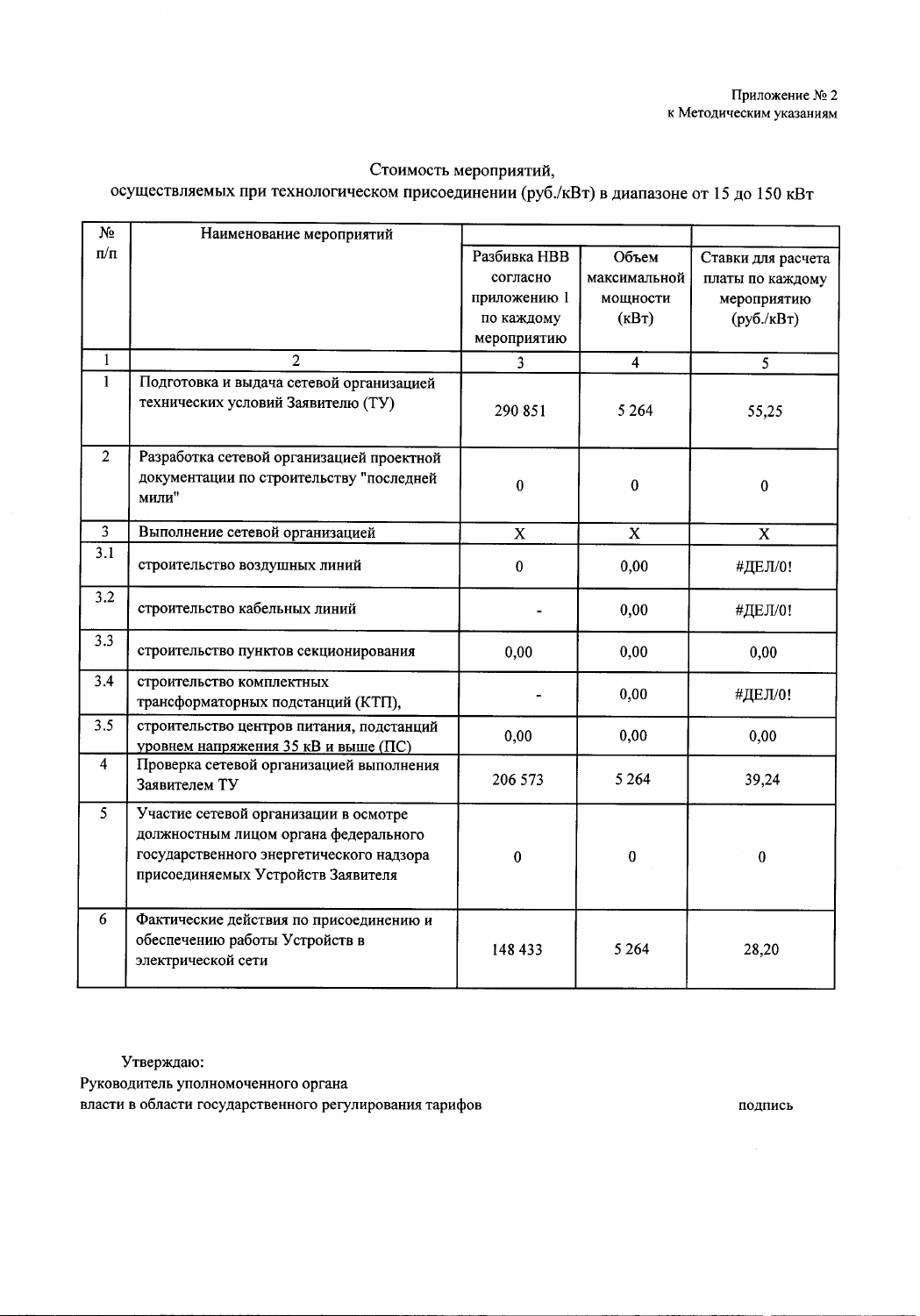## Стоимость мероприятий,

# осуществляемых при технологическом присоединении (руб./кВт) в диапазоне от 150 до 670 кВт

| N <sub>2</sub> | Наименование мероприятий                                        |              |                         |                    |
|----------------|-----------------------------------------------------------------|--------------|-------------------------|--------------------|
| $\Pi/\Pi$      |                                                                 | Разбивка НВВ | Объем                   | Ставки для расчета |
|                |                                                                 | согласно     | максимальной            | платы по каждому   |
|                |                                                                 | приложению 1 | мощности                | мероприятию        |
|                |                                                                 | по каждому   | (kB <sub>T</sub> )      | $(py6./\kappa BT)$ |
|                |                                                                 | мероприятию  |                         |                    |
| 1              | 2                                                               | 3            | $\overline{\mathbf{4}}$ | 5                  |
| $\mathbf{1}$   | Подготовка и выдача сетевой организацией                        |              |                         |                    |
|                | технических условий Заявителю (ТУ)                              | 32 981       | 1837                    | 17,95              |
| $\overline{2}$ | Разработка сетевой организацией проектной                       |              |                         |                    |
|                | документации по строительству "последней                        | $\bf{0}$     | $\mathbf 0$             | $\Omega$           |
|                | мили"                                                           |              |                         |                    |
| $\overline{3}$ | Выполнение сетевой организацией                                 | $\mathbf x$  | $\mathbf x$             | $\mathbf X$        |
| 3.1            |                                                                 |              |                         |                    |
|                | строительство воздушных линий                                   | $\bf{0}$     |                         | 0,00               |
| 3.2            |                                                                 |              |                         |                    |
|                | строительство кабельных линий                                   | $\mathbf{0}$ | 0,00                    | #ДЕЛ/0!            |
| 3.3            | строительство пунктов секционирования                           | $\bf{0}$     | $\bf{0}$                | 0,00               |
| 3.4            | строительство комплектных<br>трансформаторных подстанций (КТП), | $\bf{0}$     |                         | #ДЕЛ/0!            |
| 3.5            | строительство центров питания, подстанций                       |              |                         |                    |
|                | уровнем напряжения 35 кВ и выше (ПС)                            | $\bf{0}$     | $\bf{0}$                | 0,00               |
| 4              | Проверка сетевой организацией выполнения                        |              |                         |                    |
|                | Заявителем ТУ                                                   | 17348        | 1837                    | 9,44               |
| $\mathfrak{S}$ | Участие сетевой организации в осмотре                           |              |                         |                    |
|                | должностным лицом органа федерального                           |              |                         |                    |
|                | государственного энергетического надзора                        | 0            | $\pmb{0}$               | 0                  |
|                | присоединяемых Устройств Заявителя                              |              |                         |                    |
|                |                                                                 |              |                         |                    |
| 6              | Фактические действия по присоединению и                         |              |                         |                    |
|                | обеспечению работы Устройств в                                  | 14 011       | 1837                    | 7,63               |
|                | электрической сети                                              |              |                         |                    |
|                |                                                                 |              |                         |                    |

Утверждаю:

Руководитель уполномоченного органа

власти в области государственного регулирования тарифов

подпись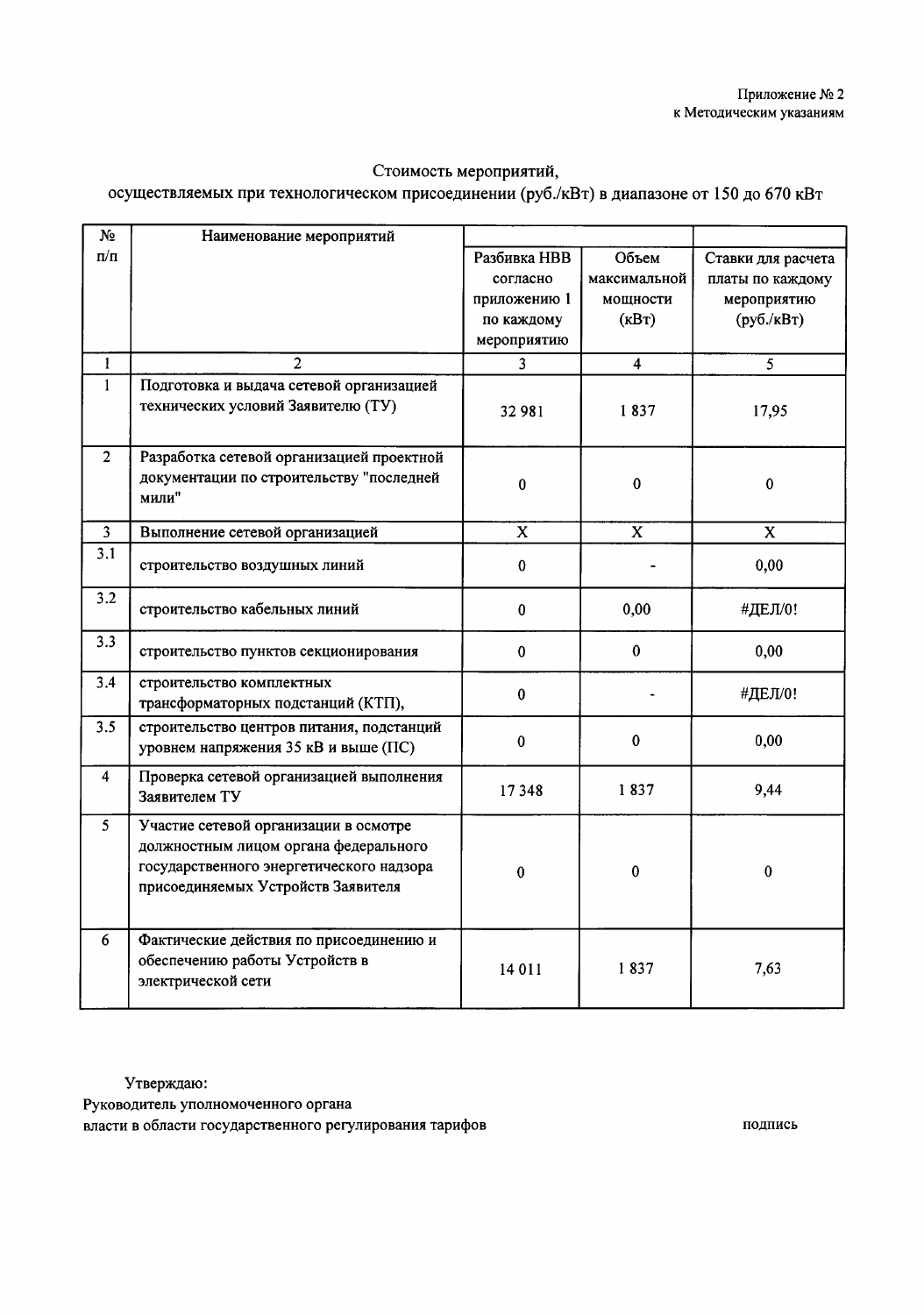## **PACYET**

### необходимой валовой выручки сетевой организации на технологическое присоединение

|    | Показатели                                                                       | Ожидаемые<br>данные за<br>текущий период | (тыс.рублей)<br>Плановые<br>показатели на<br>следующий<br>период |
|----|----------------------------------------------------------------------------------|------------------------------------------|------------------------------------------------------------------|
| 1. | Расходы на выполнение мероприятий по<br>технологическому присоединению - всего   | 4321                                     | 12 117                                                           |
|    | в том числе:                                                                     |                                          |                                                                  |
|    | вспомогательные материалы                                                        | 926                                      | 2570                                                             |
|    | энергия на хозяйственные нужды                                                   | $\overline{2}$                           | 0                                                                |
|    | оплата труда                                                                     | 2 2 8 6                                  | 7064                                                             |
|    | отчисления на страховые взносы                                                   | 682                                      | 2 1 4 7                                                          |
|    | прочие расходы - всего<br>из них:                                                | 184                                      | 335                                                              |
|    | работы и услуги производственного характера                                      | 0                                        |                                                                  |
|    | налоги и сборы, уменьшающие налогооблагаемую<br>базу на прибыль организаций      | 0                                        |                                                                  |
|    | работы и услуги непроизводственного характера -<br>всего                         | 184                                      | 335                                                              |
|    | в том числе:                                                                     |                                          |                                                                  |
|    | услуги связи                                                                     | 19                                       | 0                                                                |
|    | расходы на охрану и пожарную безопасность                                        | 40                                       | 0                                                                |
|    | расходы на информационное обслуживание,                                          | 1                                        | 0                                                                |
|    | консультационные и юридические услуги                                            |                                          |                                                                  |
|    | плата за аренду имущества                                                        | 1                                        | 0                                                                |
|    | другие прочие расходы, связанные с<br>производством и реализацией                | 87                                       |                                                                  |
|    | внереализационные расходы - всего<br>в том числе:                                | 241                                      | 0                                                                |
|    | расходы на услуги банков<br>процент за пользование кредитом                      |                                          |                                                                  |
|    | прочие обоснованные расходы                                                      | 223                                      |                                                                  |
|    | денежные выплаты социального характера (по<br>коллективному договору)            | 18                                       |                                                                  |
| 2. | Расходы на строительство объектов<br>электросетевого хозяйства от существующих   |                                          |                                                                  |
|    | объектов электросетевого хозяйства до                                            | 0                                        |                                                                  |
|    | присоединяемых энергопринимающих устройств и<br>(или) объектов электроэнергетики |                                          |                                                                  |
| 3. | Выпадающие доходы (экономия средств)                                             | 0                                        |                                                                  |
|    | Итого (размер необходимой валовой выручки)                                       | 4321                                     | 12 117                                                           |

Начальник отдела тарифообразования

 $\frac{1}{2}$ / $\frac{1}{2}$  3.Ш.Гусейнова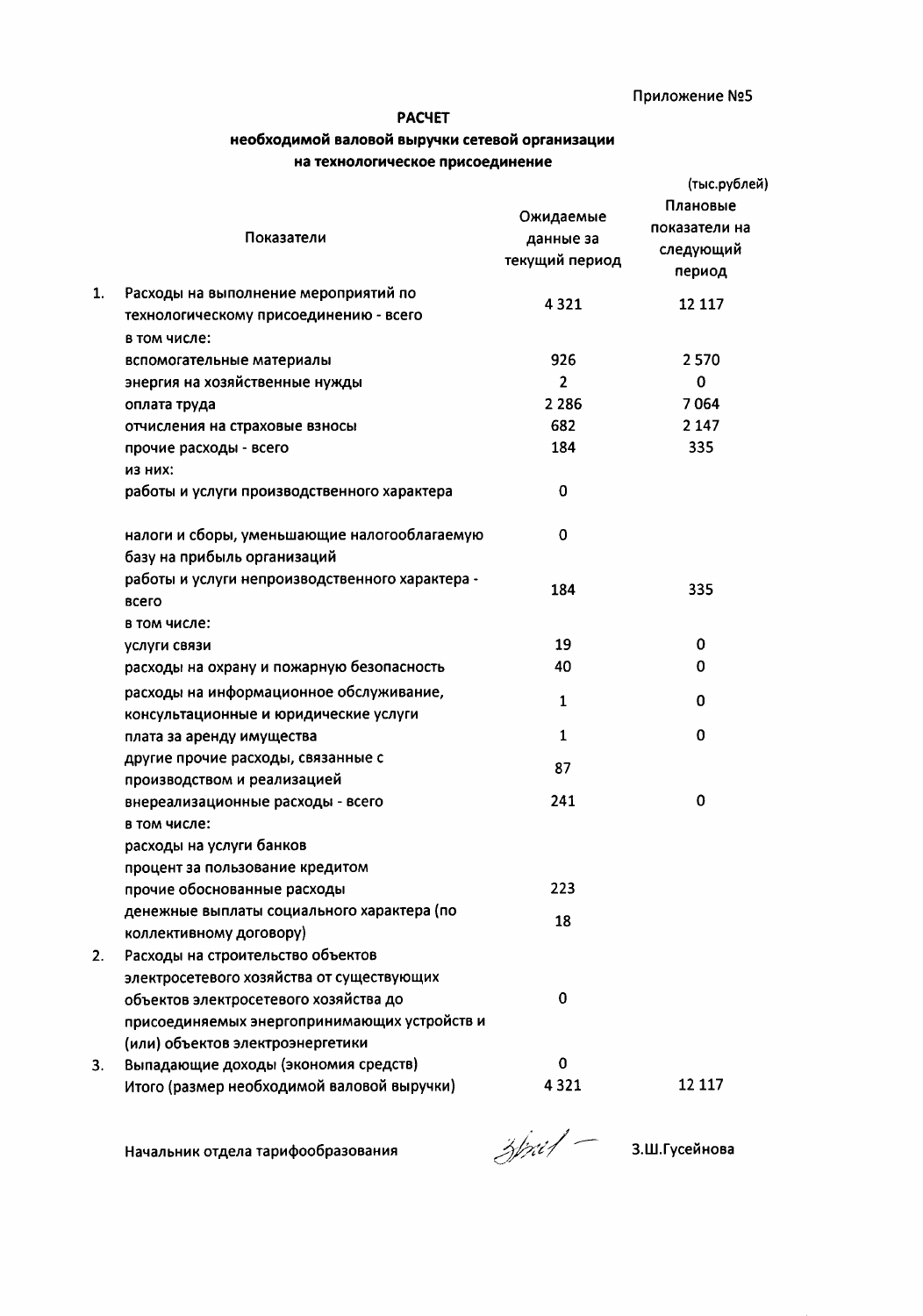# ФАКТИЧЕСКИЕ СРЕДНИЕ ДАННЫЕ о длине линий электропередачи и об объемах максимальной

## мощности построенных объектов за 3 предыдущих года

#### по каждому мероприятию

| Наименование мероприятий |                                                   | Расходы на строительство<br>электропередачи на і-м<br>уровне напряжения,<br>фактически построенных за<br>последние 3 года (тыс.<br>рублей) | воздушных и кабельных линий Длина воздушных и кабельных <br>линий электропередачи на і-м<br>уровне напряжения,<br>фактически построенных за<br>последние 3 года (км) | Объем максимальной<br>мощности, присоединенной<br>путем строительства<br>воздушных или кабельных<br>линий за последние 3 года<br>(KBT) |  |
|--------------------------|---------------------------------------------------|--------------------------------------------------------------------------------------------------------------------------------------------|----------------------------------------------------------------------------------------------------------------------------------------------------------------------|----------------------------------------------------------------------------------------------------------------------------------------|--|
|                          | Строительство кабельных<br>линий электропередачи: | 0                                                                                                                                          | 0,00                                                                                                                                                                 | 0,00                                                                                                                                   |  |
|                          | <b>0,4 кВ</b>                                     | 0                                                                                                                                          | 0,00                                                                                                                                                                 | 0,00                                                                                                                                   |  |
|                          | $1 - 20$ $kB$                                     |                                                                                                                                            |                                                                                                                                                                      |                                                                                                                                        |  |
|                          | 35 KB                                             | $\Omega$                                                                                                                                   | 0,00                                                                                                                                                                 | 0,00                                                                                                                                   |  |
| 2.                       | Строительство воздушных<br>линий электропередачи: | $\Omega$                                                                                                                                   |                                                                                                                                                                      |                                                                                                                                        |  |
|                          | 0,4 кВ                                            | $\mathbf 0$                                                                                                                                | 0,00                                                                                                                                                                 | 0,00                                                                                                                                   |  |
|                          | $1 - 20$ $\kappa$ B                               |                                                                                                                                            |                                                                                                                                                                      |                                                                                                                                        |  |
|                          | 35 <sub>KB</sub>                                  | $\Omega$                                                                                                                                   | 0,00                                                                                                                                                                 | 0,00                                                                                                                                   |  |

 $Q_{\mathcal{H}}$ 

Начальник УКС

М.М.Ибрагимов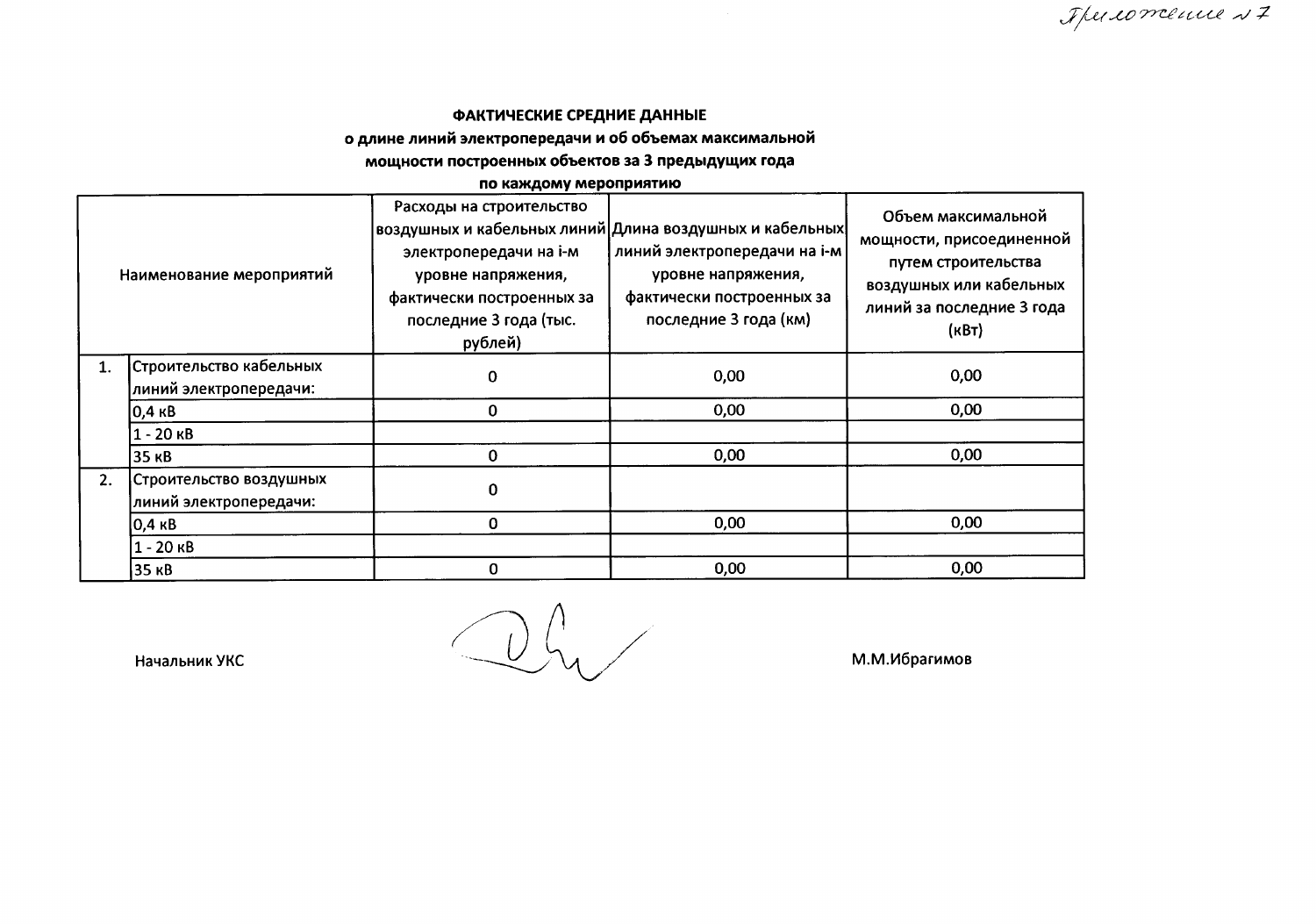Арильтение N6

# ФАКТИЧЕСКИЕ СРЕДНИЕ ДАННЫЕ

## о присоединенных объемах максимальной мощности

|  |  |  |  |  | за 3 предыдущих года по каждому мероприятию |
|--|--|--|--|--|---------------------------------------------|
|--|--|--|--|--|---------------------------------------------|

|    | Наименование мероприятий                                                                                                                  | Фактические<br>расходы на<br>строительство<br>подстанций за 3<br>предыдущих года<br>(тыс. рублей) | Объем мощности,<br>введенной в<br>основные фонды за 3<br>предыдущих года<br>(кВт) |
|----|-------------------------------------------------------------------------------------------------------------------------------------------|---------------------------------------------------------------------------------------------------|-----------------------------------------------------------------------------------|
| 1. | Строительство пунктов секционирования<br>(распределенных пунктов)                                                                         | 0                                                                                                 | 0                                                                                 |
| 2. | Строительство комплектных трансформаторных<br>подстанций и распределительных трансформаторных<br>подстанций с уровнем напряжения до 35 кВ | ი                                                                                                 | 0,00                                                                              |
| 3. | Строительство центров питания и подстанций<br>уровнем напряжения 35 кВ и выше                                                             | 0                                                                                                 | 0                                                                                 |
|    | Начальник УКС                                                                                                                             |                                                                                                   | М.М.Ибрагимов                                                                     |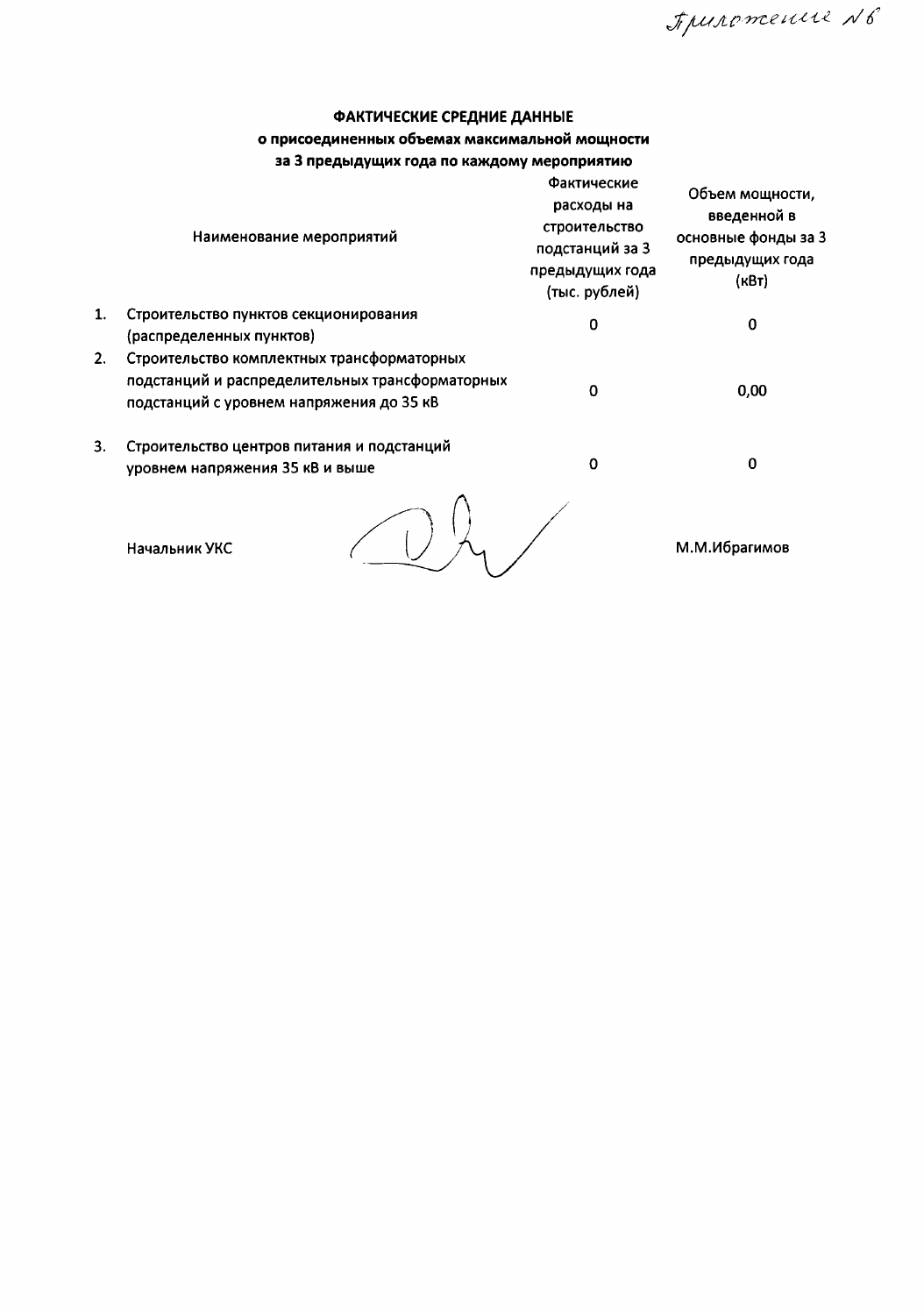#### Приложение №8

#### **ИНФОРМАЦИЯ**

#### об осуществлении технологического присоединения

по договорам, заключенным за текущий год (9 месяцев 2017г.)

|    |                                | Количество договоров (штук) |                     | Максимальная мощность (кВт) |                  |                     | Стоимость договоров (без |                  |                     |         |  |
|----|--------------------------------|-----------------------------|---------------------|-----------------------------|------------------|---------------------|--------------------------|------------------|---------------------|---------|--|
|    |                                |                             |                     |                             |                  |                     |                          |                  | НДС) (тыс. рублей)  |         |  |
|    | Категория заявителей           | $0,4$ $\kappa$ B            | $1 - 20$ $\kappa$ B | 35 кВ и                     | $0,4$ $\kappa$ B | $1 - 20$ $\kappa$ B | 35 кВ и                  | $0,4$ $\kappa$ B | $1 - 20$ $\kappa$ B | 35 кВ и |  |
|    |                                |                             |                     | выше                        |                  |                     | выше                     |                  |                     | выше    |  |
| 1. | До 15 кВт - всего              | 2873,00                     | 71,00               | 0,00                        | 15 916,60        | 854,00              | 0,00                     | 1 3 5 6 , 9 4    | 36,39               | 0,00    |  |
|    | в том числе                    |                             |                     |                             |                  |                     |                          |                  |                     |         |  |
|    | льготная категория <*>         | 2873,00                     | 71,00               | 0,00                        | 15 916,60        | 854,00              | 0,00                     | 1 3 5 6,90       | 36,40               | 0,00    |  |
| 2. | 0т 15 до 150 кВт - всего       | 88,00                       | 152,00              | 0,00                        | 4 062,90         | 10 315,20           | 0,00                     | 533,11           | 1450,02             | 0,00    |  |
|    | в том числе                    |                             |                     |                             |                  |                     |                          |                  |                     |         |  |
|    | льготная категория <**>        | 88,00                       | 152,00              | 0,00                        | 4 062,90         | 10 315,20           | 0,00                     | 533,11           | 1450,02             | 0,00    |  |
| 3. | От 150 кВт до 670 кВт - всего  | 2,00                        | 49,00               | 0,00                        | 380,00           | 16 598,00           | 0,00                     | 38,30            | 2 575,27            | 0,00    |  |
|    | в том числе                    |                             |                     |                             |                  |                     |                          |                  |                     |         |  |
|    | по индивидуальному проекту     | 0,00                        | 0,00                | 0,00                        | 0,00             | 0,00                | 0,00                     | 0,00             | 0,00                | 0,00    |  |
| 4. | От 670 кВт до 8900 кВт - всего | 0,00                        | 3,00                | 0,00                        | 0,00             | 5 2 5 4 ,00         | 0,00                     | 0,00             | 1 0 6 2 , 0 8       | 0,00    |  |
|    | в том числе                    |                             |                     |                             |                  |                     |                          |                  |                     |         |  |
|    | по индивидуальному проекту     | 0,00                        | 0,00                | 0,00                        | 0,00             | 0,00                | 0,00                     | 0,00             | 0,00                | 0,00    |  |
| 5. | IOт 8900 кВт - всего           | 0,00                        | 0,00                | 0,00                        | 0,00             | 0,00                | 0,00                     | 0,00             | 0,00                | 0,00    |  |
|    | в том числе                    |                             |                     |                             |                  |                     |                          |                  |                     |         |  |
|    | по индивидуальному проекту     | 0,00                        | 0,00                | 0,00                        | 0,00             | 0,00                | 0,00                     | 0,00             | 0,00                | 0,00    |  |
| 6. | Объекты генерации              | 0,00                        | 0,00                | 0,00                        | 0,00             | 0,00                | 0,00                     | 0,00             | 0,00                | 0,00    |  |

Начальник Управления по технологическом присоединению

 $H.$  They

С.М.Абакаров

<\*>Заявители, оплачивающие технологическое присоединение своих энергопринимающих устройств в размере не более 550 рублей. <\*\*>Заявители - юридические лица или индивидуальные предприниматели, заключившие договор об осуществлении технологического присоединения по одному источнику электроснабжения энергопринимающих устройств максимальной мощностью свыше 15 и до 150 кВт включительно (с учетом ранее присоединенных энергопринимающих устройств), у которых в договоре предусматривается беспроцентная рассрочка платежа за технологическое присоединение в размере 95 процентов платы за технологическое присоединение с условием ежеквартального внесения платы равными долями от общей суммы рассрочки до 3 лет со дня подписания сторонами акта об осуществлении технологического присоединения.